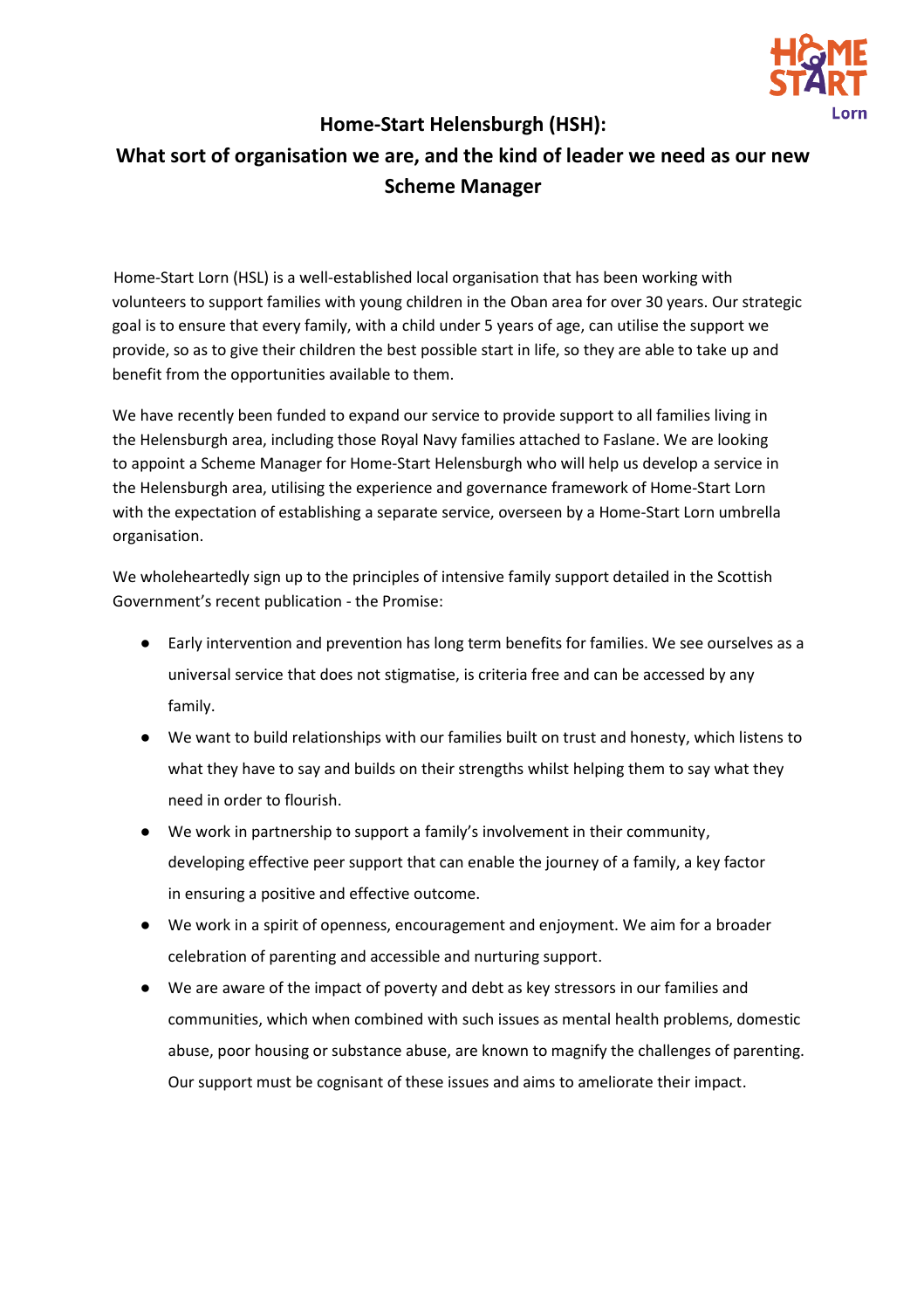Home-Start Lorn is well recognised and valued in the communities of Oban and Mull and we aim to replicate the model of service in the Helensburgh area. Home-Start Lorn has recently recruited a new Manager and Family Co-ordinators who will be committed to working with the Helensburgh Scheme Manager to help establish the new Helensburgh service. The Helensburgh Scheme Manager will be able to utilise the procedures, practises and processes established within Home-Start Lorn, and to replicate and build on them for the Helensburgh service. We have good working relationships with Health and Social Work Partners in the Oban area and because the Scheme Manager will be working within the Argyll umbrella, they will be able to build on these partnerships to help establish a sound referral and supportive base.

We have established a robust partnership with the Faslane Support Community and our aim is to ensure Faslane families have access to the service the Scheme Manager establishes. Bridging and building a strong connection between the Faslane and Helensburgh communities is a key legacy outcome of the project and the successful ongoing funding of the project will depend on this being effectively achieved. Whilst in the first instance, the Scheme Manager will concentrate on building the service for Helensburgh families, they will also incorporate Faslane families into the service in long term.

Based in Helensburgh, in the first instance the Scheme Manager will report to the Chair of the Board of Trustees for Home-Start Lorn who has established a steering group, consisting of Trustees from Home-Start Lorn, representatives of Faslane, representatives of the Helensburgh community, representatives from the Health and Social Care Partnership and Helensburgh Families. The Scheme Manager's aim will be to help this steering group become a Board of Trustees for Home-Start Helensborough and to establish/expand an overarching framework for Home–Starts in Argyll and Bute.

To lead and manage our work, we want someone who:

- Has experience of establishing community-based support and has a clear vision of how a Home-Start service can improve the lives of all families living in the Helensburgh area.
- Shares our passion and ambition for our support for children and families and will help us implement our ambitious plans of ensuring that Home-Start Helensburgh is the go-to voluntary agency that can offer universal family support in the early years.
- Can help us extend our service to provide perinatal support and offer support to families with mental health problems. We are looking for someone who has experience in these aspects of the service.
- Demonstrates shared values with us and has the capacity to foster relationships central to how we work.
- With trustees, will help lead improvements in how we meet changing needs, post lockdown, and deliver objectives in our plans to widen diversity and ameliorate the